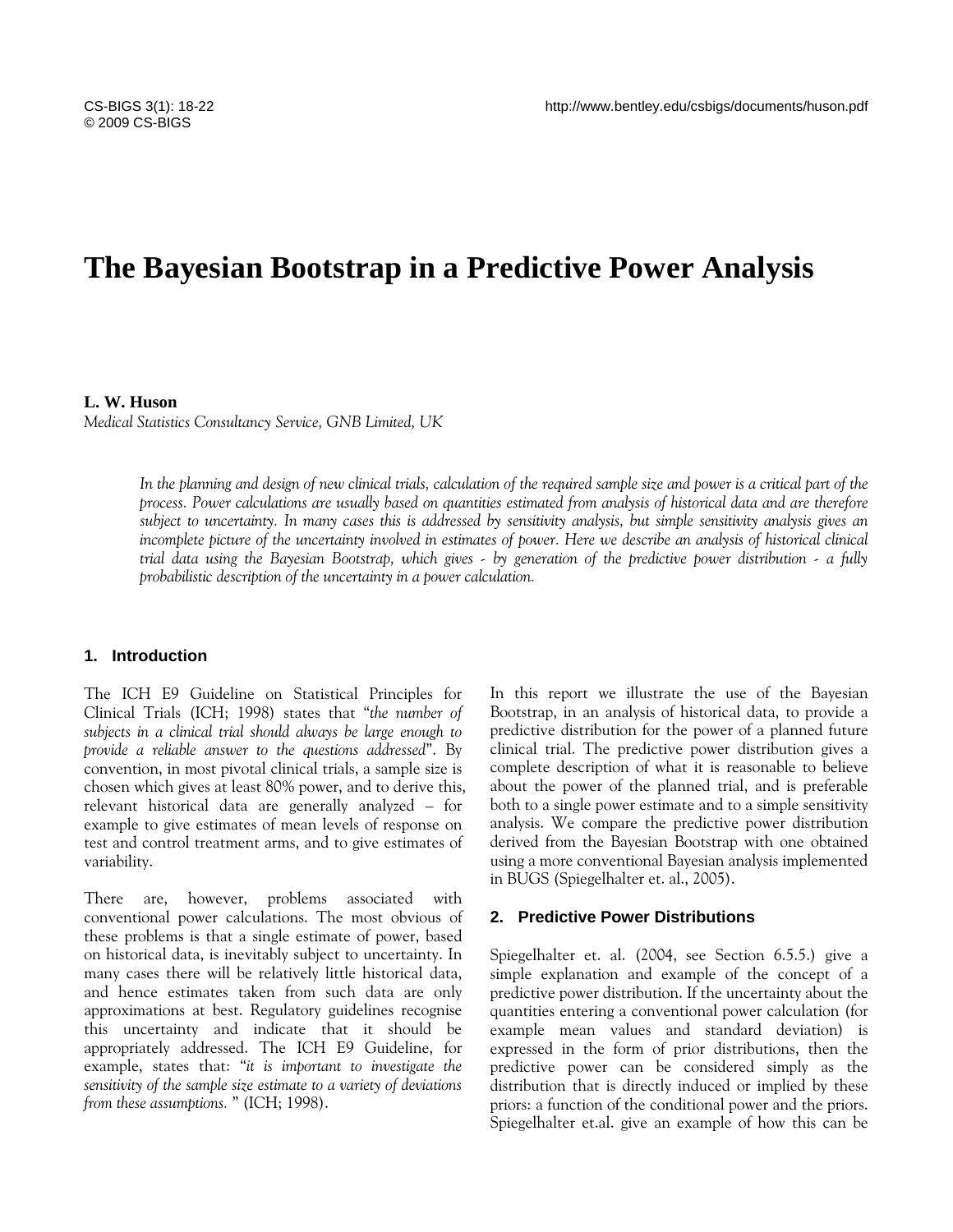derived by Monte Carlo simulation in a simplified case. This basic idea can be extended to include both prior belief about the uncertain quantities, and also information obtained from historical data, and then it becomes a fully Bayesian procedure. The predictive power distribution provides a complete summary of what a Bayesian would regard as being reasonable to believe about the study power. Rubin & Stern (1998) provide a more detailed theoretical discussion of the use and interpretation of predictive power distributions.

# **3. The Bootstrap and the Bayesian Bootstrap**

Let  $X_1$ ,  $X_2$ , ...  $X_n$  be a sample of independent, identically distributed random variables having an arbitrary and unknown distribution. Typically we wish to calculate an estimate of some parameter of this distribution – for example, the mean value. The bootstrap forms an empirical estimate of the sampling distribution of the parameter of interest by drawing n items from the sample data, at random and with replacement, and computing a point estimate from this sample. This process is repeated many times and the resulting collection of estimates constitutes an empirical summary of the sampling distribution. It should be noted that there are some important differences between this technique and the related concept of permutation testing. Efron & Tibshirani (1993; see Section 16.3) specifically discuss this relationship and the differences between the two techniques. In the simple bootstrap process, it can be seen that in each random sample from the  ${X_i}$ , each individual value is drawn with a frequency of between 0 and n times. These frequencies can be regarded as weights in the estimation of, for example, a mean value. The simplest description of the Bayesian Bootstrap is that the integer weights implicit in the conventional bootstrap are replaced by specially-chosen non-integer weights. To form these non-integer weights the following process is described by Rubin (1981):

1. Generate n-1 independent identically distributed random variables from the uniform distribution on the interval 0,1.

2. Order these random variables and denote the ordered sequence as  $U_1 \dots U_{n-1}$ . Form the sequence of differences:

$$
\Delta_1 = U_1 - 0,\n\Delta_2 = U_2 - U_1,\n\Delta_3 = U_3 - U_2,\n...\n\Delta_n = 1 - U_{n-1}.
$$

Then, proceed as in the conventional bootstrap, but sample values from the data  $\{X_i\}$  using the  $\{\Delta_i\}$  as weights i.e. data value  $X_1$  is assigned weight  $\Delta_1$ , which is equivalent to selecting value  $X_1$  with probability  $\Delta_1$ . Using this weighted sample, calculate the estimate of interest – e.g. the mean value.

3. As with the conventional bootstrap, repeat this process many times to form an empirical distribution of the estimate of interest.

Rubin (1981) proved that this algorithm yields an approximation to the posterior distribution of the parameter of interest, which can be interpreted according to Bayesian principles. The prior that is implied in this process is essentially a non-informative prior for the probabilities of the  $\{X_i\}$ , under the approximating assumption that the  $\{X_i\}$  have a discrete distribution

The theory underlying this prior is discussed in more detail, together with some alternatives, by Shao & Tu (1995), who also provide a full and detailed description of the algorithm and some of the theory underlying it. Lo (1987) reports on a detailed simulation study of the procedure, and Banks (1988) reports a further simulation study of both the Bayesian Bootstrap and some smoothed variants.

Since its introduction, the Bayesian Bootstrap has been little used in practice, despite being computationally more straightforward to implement than many other Bayesian techniques. The main advantage is that it is very easy to compute, using conventional software and programming languages. This means that it can readily be used in practice to form Bayesian posterior distributions without recourse to specialist Bayesian software such as BUGS, and it is therefore very convenient for common analyses such as power calculations.

# **4. The Data**

The historical data we analyse come from a small pilot clinical trial in which a response (a summary of symptom severity scores) was measured on two groups of patients: one group treated with a new test treatment intended to reduce symptom severity, and the second receiving a conventional established treatment. The hope is that the new treatment will result in lower mean symptom severity scores than the established treatment, and a second and larger clinical trial was planned in order to further investigate this hypothesis. The objective of the analysis reported here was to provide Bayesian estimates of the power of this new clinical trial.

For reasons of confidentiality the details of the data and experimental treatment cannot be provided, and the data we utilise in this report have been simulated to have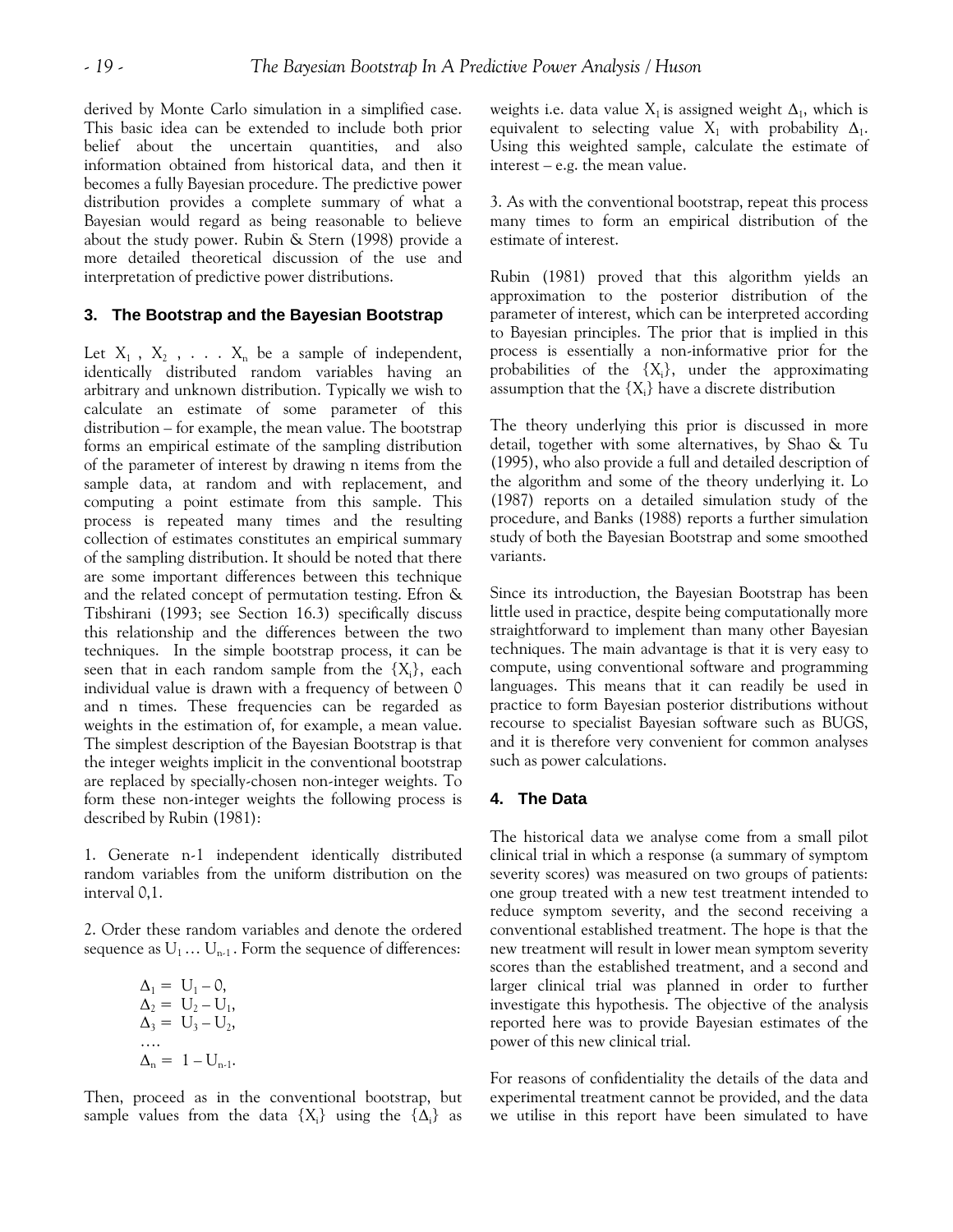characteristics which closely match those of the original pilot clinical trial. Using this (simulated) historical data, we derive Bayesian estimates of the power of planned second clinical trial, in which the same two treatments will be compared using a larger sample of patients.

In the pilot clinical trial, 37 patients received the conventional treatment, and the mean symptom severity score was 128.1 (standard deviation=52.3). The test treatment arm consisted of 42 patients and the mean score was 112.8 with standard deviation  $= 41.7.$  A conventional power calculation (carried out using the package nQuery), using these mean values and assuming a common standard deviation of 47 units, indicates that the planned clinical study will require 150 patients per treatment arm to give 80% power to detect a statistically significant difference between the two treatment arms (using a two-sided alpha level of 0.05). But there is uncertainty about this estimate of power – it is based on the mean values and standard deviations seen in a relatively small sample of historical data, and clearly there is uncertainty about the true values of these means and standard deviations. The Bayesian Bootstrap can be used to summarize the consequences of this uncertainty by forming the predictive power distribution for the new clinical trial.

#### **5. Predictive Power: Bayesian Bootstrap**

To implement the Bayesian Bootstrap in a predictive power analysis, we apply the above algorithm to the historical data, to draw estimates of (a) the mean response on the test treatment (b) the mean response on the control treatment and (c) an estimate of the standard deviation, (calculated, for consistency with the original conventional power calculation reported above, by averaging the estimates for the two treatment arms). We then use these quantities in a conventional power calculation, with a fixed size of 150 patients per treatment arm, to derive an estimate of the study power. We repeat this process 5000 times in order to derive the empirical estimate of the predictive power distribution. This process is easily programmed, and we derived this estimate using the SAS® System. The SAS code for this case study is available from the author.

The numbers of replications required in a bootstrap application is always best judged in the context of a particular case by studying the behaviour of the estimated parameter as the number of replications increases. Efron & Tibshirani (1993; see Section 6.4) discuss this and conclude that, sometimes at least, even small numbers of replications can give good estimates. In the context of a Bayesian application, Huson & Kinnersley (2008)

reported that their bootstrapped estimates converged satisfactorily after approximately 500 replications.

# **6. Predictive Power: BUGS**

For the purposes of comparison, we also derived a predictive power distribution using the Bayesian modelling language BUGS (Spiegelhalter et. al., 2005). This process involves specifying a Bayesian model for the historical data, including prior distributions for the means and common standard deviation, and then using BUGS to estimate the posterior distributions for the two means and the standard deviation. Again, values from these posterior distributions are used in conventional power calculations to yield an empirical estimate of the predictive power distribution. We implemented this process using BUGS and the BRugs package, which allows BUGS code to be run via the R system. BUGS and R code for this case study is available from the author.

# **7. Results**

The Bayesian process, instead of producing a single point estimate of power for the new clinical trial, yields a predictive (or posterior) distribution which summarizes the uncertainty about the power of planned new trial, and shows plausible values for this power. The predictive power distribution derived using the Bayesian Bootstrap is summarised in Figure 1 – plotted as an empirical cumulative distribution function based on generation of 5000 samples.

The median of this predictive power distribution is 82%, which is close to the point estimate of power provided by the simple nQuery calculation.

The predictive power distribution generated using the BUGS package is shown as Figure 2. The median of this distribution is 81%.



**Figure 1.** Bayesian Bootstrap Predictive Power [as CDF]  $[n=150]$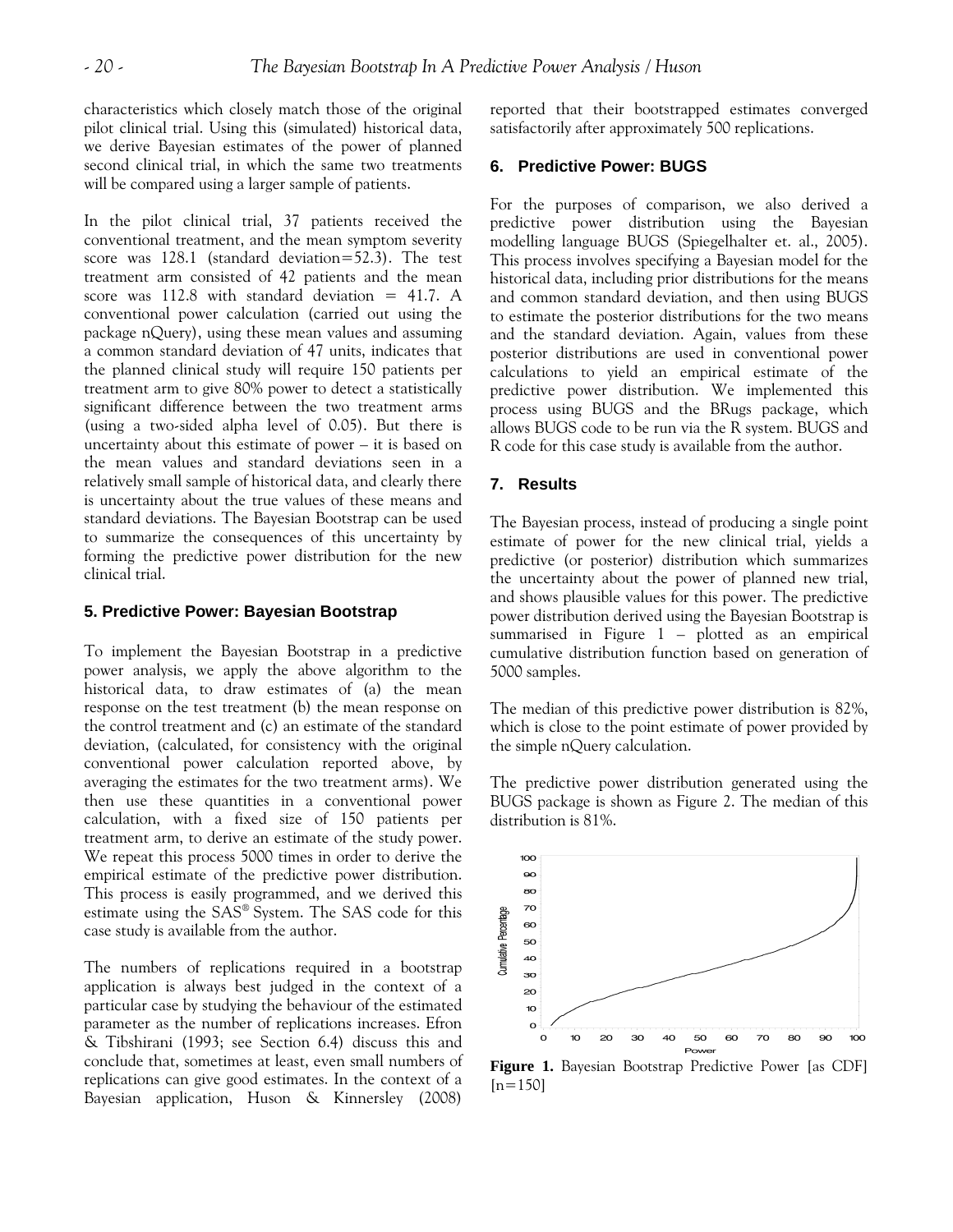

**Figure 2.** BUGS Predictive Power [as CDF]  $[n=150]$ 

The similarity between the predictive distributions generated by the Bayesian Bootstrap and by BUGS is illustrated in Figure 3, which overlays the plots of the two simulated predictive distributions as empirical cumulative distribution functions. The two predictive distributions are clearly very similar.



**Figure 3.** Overlay of Plots of Predictive Power Distributions  $[n=150]$ 

An alternative presentation is in the form of empirical density functions, and this representation is shown in Figure 4; again the estimates from BUGS and from Bayesian Bootstrapping appear very similar. This representation is the one illustrated by Spiegelhalter et. al. (2004, see Section 6.5.5.), and the forms of the density functions in their example and in the present one are similar and typical of predictive power distributions.



**Figure 4.** Predictive Power Distribution Plotted as PDFs.

#### **8. Interpretation of the Predictive Distribution**

The real value of the predictive power distribution is that it gives a comprehensive illustration of what it is reasonable to believe about the power of the planned future study. A single point estimate of study power may be very misleading, since it does not reflect the uncertainty that exists about the quantities that are used to calculate the power. Even a sensitivity analysis, in which a number of different values of the unknown quantities are used, gives an unsatisfactory summary, as this type of analysis does not indicate the probabilities of the different values - it usually simply illustrates that there is some uncertainty about the power estimate. The Bayesian predictive power distribution, on the other hand, completely summarizes what is known about the power, based on the historical data that are available.

As a single summary of the Bayesian estimate of study power, the median of the predictive power distribution is typically used – this gives a reasonable single estimate from what is often a skewed distribution. Alternatively, the predictive distribution can be used to determine a range of plausible power values and the probability attached to them. For example, in the results shown here, the Bayesian Bootstrap predictive power curve shows that there is 50% probability that the power of the planned study will be 82% or more. Sometimes, in undertaking predictive power analysis, we pre-specify a desirable probability of exceeding a conventional power of, say, 80%, and adjust the sample size until the predictive power curve suggests that we have achieved the desired probability for this power. Rubin & Stern (1998) provide a more detailed discussion of the use of predictive power distributions, and examples of applications in practice are provided by Hutton & Owens (1983) and Schmidli et. al. (2007).

# **9. Discussion**

The use of Bayesian predictive power analysis is sometimes regarded as a curious mixture of Bayesian and Frequentist philosophies. The "uncertain quantity" which is being estimated is the study power, and the power of a study is a firmly frequentist concept. The Bayesian analysis tells us, in effect, what degree-of-belief to attach to any particular range of estimated power values.

Predictive power analysis appears still to be little used in practice, and one of the reasons for this may be that a conventional Bayesian analysis must either use analytical techniques, which in most cases, for reasons of tractability, severely restricts the distributional assumptions which can be made, or must make use of specialist Bayesian software such as the BUGS package.